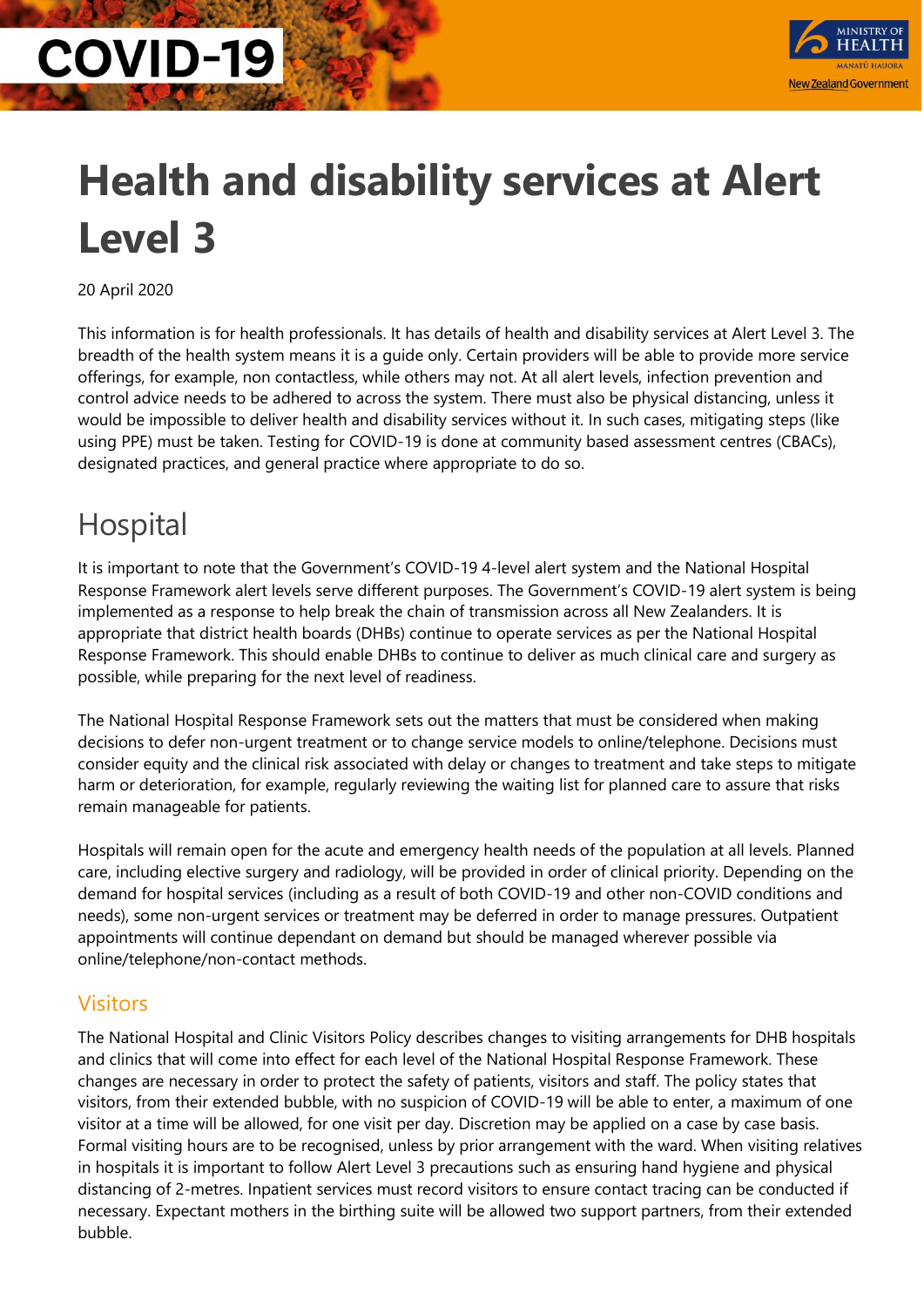

### Primary and community health services

#### General Practice

General practices are open at Alert Level 3. Appointments will be conducted online/by telephone where possible, with face-to-face consultations available if required. Essential primary care continues – this includes the assessment and treatment of urgent issues, the management of long-term conditions and routine health needs (including mental health consults, prescription of contraception and other medication, treatment of common illnesses), and the referral of patients to secondary/tertiary care according to clinical need and status of hospital sector. Essential preventative care and screening programmes continue, eg, influenza vaccinations and primary care-administered childhood immunisations.

#### Community Health Services

Pharmacies remain open. Pharmacies will use telehealth for medicine management where possible and may deliver medications for vulnerable groups.

Midwifery appointments will be provided through variety of methods which include face-to-face and virtual appointments, where appropriate. High-risk groups continue to receive scheduled face-to-face appointments. Antenatal and newborn screening programmes will continue.

All non-essential and elective care dentistry will remain suspended. Face-to-face appointments for urgent/emergency care may be provided so long as dental professionals can take appropriate measures to manage public health risks (eg, use of PPE relevant to the task). Aerosol treatment will be avoided where possible (eg, hand instrumentation only) and precautions taken as per **[guidelines](https://www.dcnz.org.nz/assets/Uploads/COVID/Guidelines-at-Alert-Level-4-updated-31Mar20.pdf)**.

Community allied health professions (eg, physiotherapy, podiatry, optometry) and Well Child Tamariki Ora will continue to use virtual appointments where possible. Face-to-face appointments may be provided for urgent cases so long as professionals can take appropriate measures to manage public health risks (eg, use of PPE relevant to the task).

### Disability and aged care services

#### Disability Residential Care

Residential care facilities operate within Alert Level 3 restrictions on entry/exit so there are essential (emergency) moves only and strict visitor policies. They ensure hygiene/infection control and distancing guidance is adhered to, PPE is used for essential care services that require close physical contact, isolation areas are maintained, and mental health and wellbeing is supported.

The facility agrees with disabled people, residents, family and providers on who is in expanded bubbles and how they will be protected. Staff movement is minimised between homes and activities are reduced to those that maintain physical distancing.

#### **Disability residential care visiting policy**

Controlled visits with agreed and named family and whānau and close friends are allowed as part of the extended bubble. This is an important mechanism to ensure people's wellbeing and safety. This will be managed by the provider so the extended bubble does not get too big or mix with others bubbles.

Visitors with known COVID-19 contact or symptoms will not be granted access. All essential visitors who aren't part of the extended bubble, such as essential carers and tradespeople, must follow Alert Level 3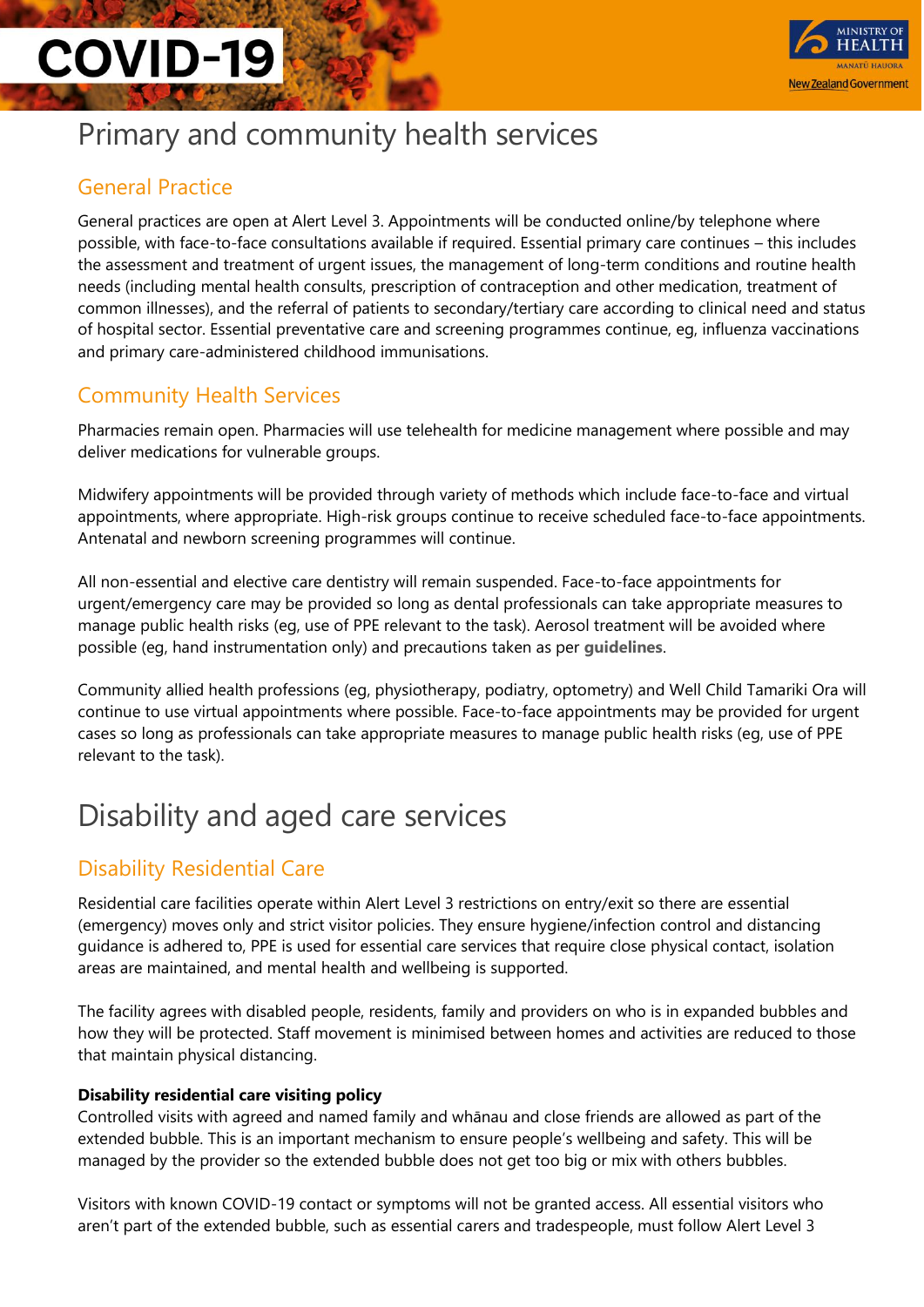

precautions. A maximum of one visitor at any one time may visit the disabled person in their home. All visitors are to be recorded to aid with contact tracing. No non-essential visitors are allowed at Alert Level 3.

#### Aged Residential Care

Aged residential care facilities operate within Alert Level 3 restrictions on entry/exit so there are essential (emergency) moves only and strict visitor policies. They ensure hygiene/infection control and distancing guidance is adhered to, PPE is used for essential care services that require close physical contact, isolation areas are maintained, and mental health and wellbeing is supported.

In aged residential care, planned respite services are suspended, while urgent respite care is provided. Options are being developed to further reduce the risk of staff members introducing COVID-19 into aged care settings and tightening up measures to protect residents, staff and families where there is infection such as daily staff health checks and alternate accommodation options for staff.

#### **Aged residential care visitor policy**

Family visits only for palliative care residents – on a case-by-case basis, subject to public health direction and provider assessment. There will be no general family visits.

#### Home-based support

Home-based essential personal care services are provided as normal (eg, toileting, washing, feeding) under Alert Level 3.

Home management such as house cleaning may be reduced depending on individual circumstances (where not providing this service would place a client at risk and the services can be provided safely). The substitution of other workers where the usual workforce is unavailable means continuity of care worker(s) may not be possible. There should be agreement between disabled people, family and whānau and providers on who is in the extended bubble and how the bubble will be protected. Ensure hygiene/infection control and distancing guidance is adhered to, such as using PPE for essential care services that require close physical contact and minimising staff movement between homes. Staff movement is minimised between homes and activities are reduced to those that maintain physical distancing. Urgent in-home equipment will also be provided where needed.

### Mental health and addiction services

Mental health and addiction inpatient and residential services continue to operate under Alert Level 3, however overall bed capacity may be reduced to enable good infection prevention measures or to enable consolidation of clinical staff. Clinical pathways to care must exist to enable access to essential care for those that need it. Some inpatients may be considered high-risk and therefore may have additional steps taken to reduce movement within/outside the facility. Inpatient units must have separate COVID-19 positive/suspected and non-COVID-19 areas for patient care with no staff crossover between these areas. Any in-patient trips will be postponed where they do not meet restrictions on travel/gatherings for Alert Levels 3 and 4.

The visiting policy is as per the intent in the general guidance for hospitals during Alert Levels 3 and 4, with accompanying physical distancing and infection control protocols. Where visitors are permitted, inpatient services must record visitors to ensure contact tracing can be conducted if necessary.

Community mental health services continue to use virtual/telephone appointments where possible. Face-toface appointments may be provided so long as the health professionals and support staff can take appropriate measures to manage public health risks as per Ministry guidance. Urgent/crisis services will